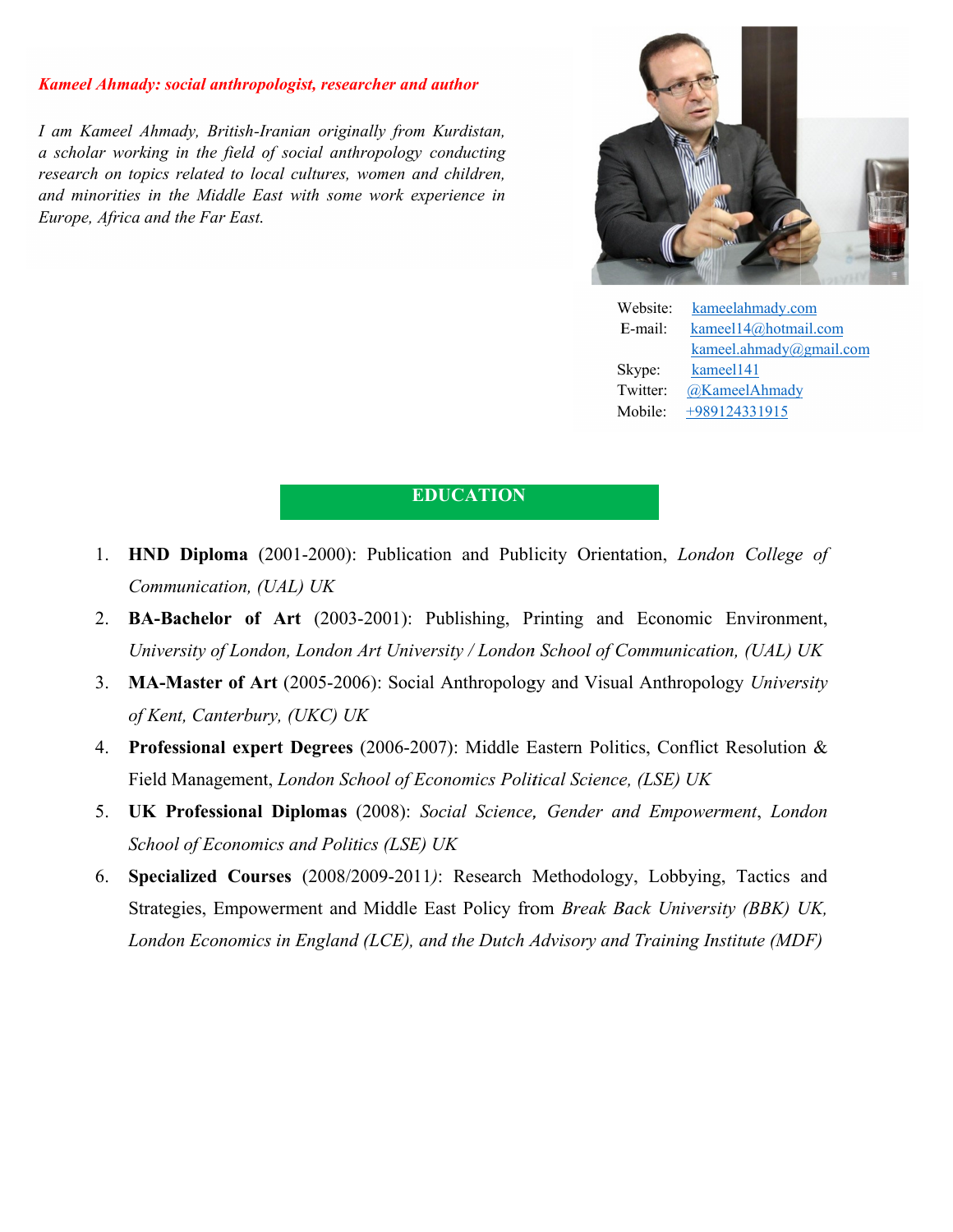#### **MEMBERSHIP AND SPECIALIZED COURSES**

- 1. Professional and periodic training courses in management, field management projects, studies in peace, communication and conflict resolution, gender studies and life skills, MDF counselling and education organization, *Netherlands* (2009 - 2014).
- 2. Annual Courses and Meetings of the Scientific / Sociological Network of Anthropology, consisting of eight universities, the Anthropological Society (ASN), held in *Europe, Africa, the Middle East* (2007-2018).
- 3. Specialist network of traumatic paths with emphasis on female genital mutilation (FGM) and early child marriage (ECM). Member of Inter-African Community (IAC) in Kenya *and Ethiopia* (2016-2018).
- 4. Periodical Meeting of NGOs and Researchers on Child Rights and Family Restoration. UN-UNICEF United Nations Headquarters in *Switzerland and US* (2014-2017).

#### **BOOKS**

- 1. Ahmady, Kameel (2009). *Another Look at East and Southeast Turkey*. Union of Southeast Anatolia Region Municipalities GABB. Etkim press: Istanbul (In Turkish and English).
- 2. Ahmady, Kameel (2015). *In The Name of Tradition: A Comprehensive Research Study on Female Genital Mutilation/Cutting (FGM/C) In Iran*, Oxford Germany: Un Cut Voice Press (in Persian and English).
- 3. Ahmady, Kameel (2017). *An Echo of Silence: A Comprehensive Research Study On Early Child Marriage (ECM) In Iran*, New York: Nova Publishing (in Persian and English).
- 4. Ahmady, Kameel (2017). *A House on Water, A Comprehensive Research Study on Temporary Marriage (ECM) In Iran,* New York: Nova Publishing- under print*-* (in Persian and English).
- 5. Ahmady, Kameel (2018). **The forbidden Tale of LGB in Iran,** *A Comprehensive Research Study On* **Lesbian Gays and Bisexual** *(LGB) In Iran*, Boulder, USA: Lynne Rienner Publishing- under print-(in Persian and English)
- 6. Ahmady, Kameel (2018). *A House with the Open Door, A Comprehensive Research Study On white Marriage (cohabitation) In Iran,* CGW publishing, Birmingham UK: - under print-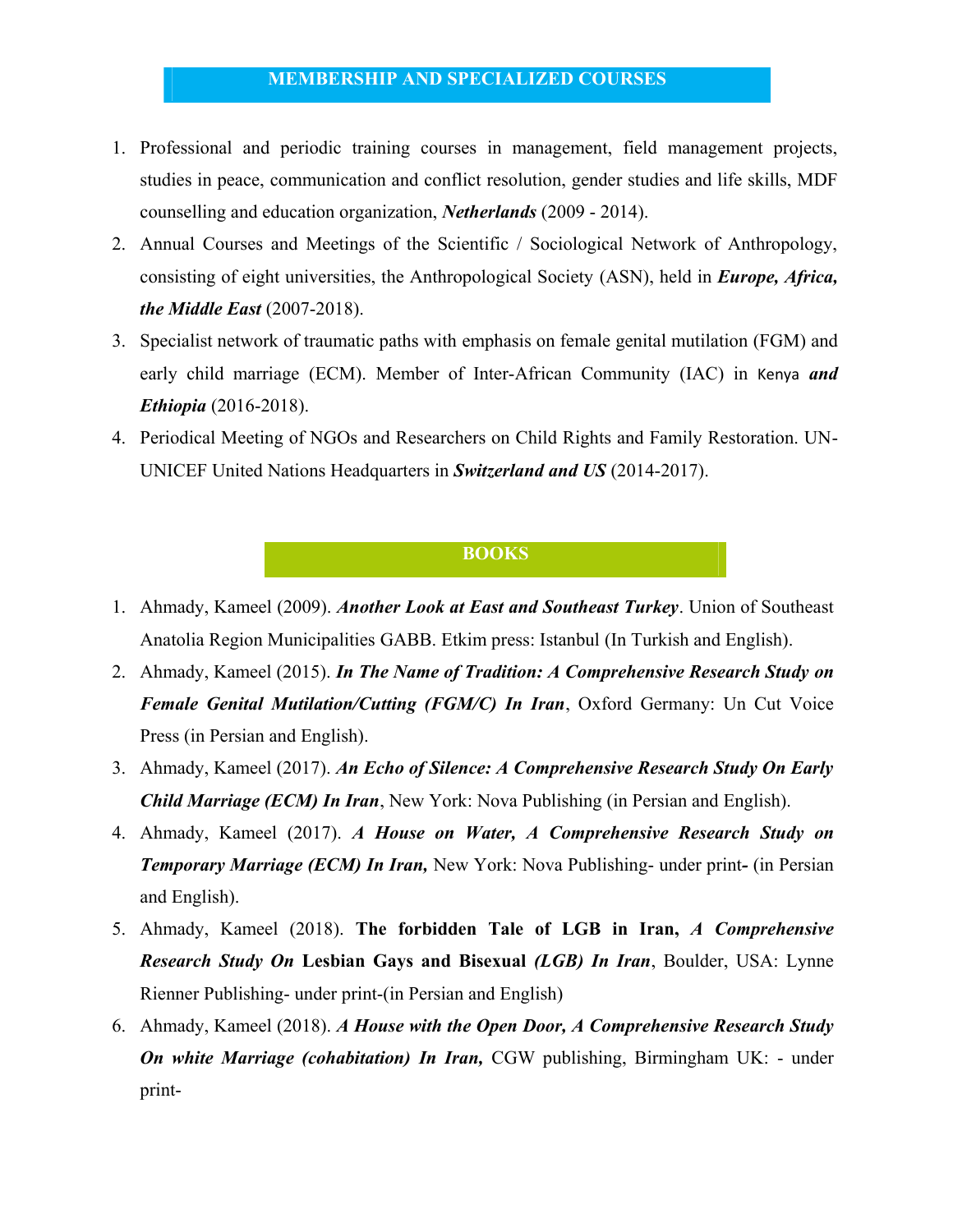- 1. **Chronic Closets: Prevalence of Lesbian Gays and Bisexual in Iran (2018)** Journal of Strategic Studies in the Humanities and Islamic Sciences, No. 25, p. 118-27.
- 2. *An Echo of Silence: A Comprehensive Research Study on Early Child Marriage in Iran (2017).* Journal of Strategic Studies in the Humanities and Islamic Sciences, No. 11, p. 1-37.
- 3. *Comparative Study of attitudes toward Female Genital Mutilation/Cutting based on the rights of women, children, religions and law of Iran (2017*). Journal of Legal Studies, Autumn, 1396, No. 15, pp. 267- 256.
- 4. *Survey of Prevalence of Marriage and Divorce in Iran(2017).* New Quarterly Journal of Humanities, No. 23, p. 140-125.
- 5. *Open House: A Comprehensive Study on White Marriage in Iran (2018)*. Journal of Law Studies, No.21,p.159-176
- 6. *The Pathological Study of Temporary Marriage in Iran (2018). Journal of Strategic Studies in the Humanities and Islamic Sciences, No. 13, p. 337-358.*
- 7. *Necessity of reviewing and increasing the age of children's marriage in Iranian law (2017).* Journal of Legal Studies, No. 17, p. 233-251.
- 8. *Churchill, my neighbour, was the first person to use the chemical bomb on Soleimani (2005).* the newspaper Aso (in Kurdish) http://kameelahmady.com/article/my%20arti cal%20in%20xandan.pdf
- 9. *Valentine's Day: His love, my lost love (2006).* the Guardian of English http://www.theguardian.com/world/2007/oct
- 18. *Prevalence of Female Genital Mutilation/Cutting in Iran (2015).* Swift Journal of Social Sciences and Humanity (SJSSH). Vol. 1(3), pp. 028-042
- 19. *Feminization of Poverty- The Cause and Consequence of Early Childhood Marriages in Iran (2018).* Swift Journal of Social Sciences and Humanities. Vol. 4(1), pp. 001-010
- 20. *The Politics of Culture-Female Genital Mutilation/Cutting in Iran (2018)***.** Swift Journal of Social Sciences and Humanities. Vol. 4(1), pp. 011-022
- 21. *Media consumption*, conformity and resistance: a visual ethnography of youth culture in Mahabad in Iranian Kurdistan. 2005-2006 https://www.antropologi.info/blog/anthropol ogy/2006/photography as research tool mo re engage
- 22. *A day-in-the-life of police chief in Iraqi oil-rich Kirkuk (2005).* http://kameelahmady.com/project/a%20day%20in %20life.pdf
- 23. *Sovereignty in the Sky (2005). ht*tp://kameelahmady.com/project/Sovereignty%20 in%20the%20Sky.pdf
- 24. *Hijacked nations; Ethnography of Palestine and Israel (2005).* https://indymedia.org/media/2005/10//825561.pdf

25. *The mountain porters; short ethnography film of youth mountain worker (2004).* http://kameelahmady.com/project/The%20mountai n%20porters*.*pdf

- 26. *Valley of the Wolves': Nationalism, Conflict and the Other in a Turkish Film(2006)* .http://kameelahmady.com/article/Valley%20of%2 0the%20Wolves.pdf
- 27. *Identity and politics in London carnival, a study of its material and visual aspects its recent changes (2006).* History of West Indian Migration to UK*.*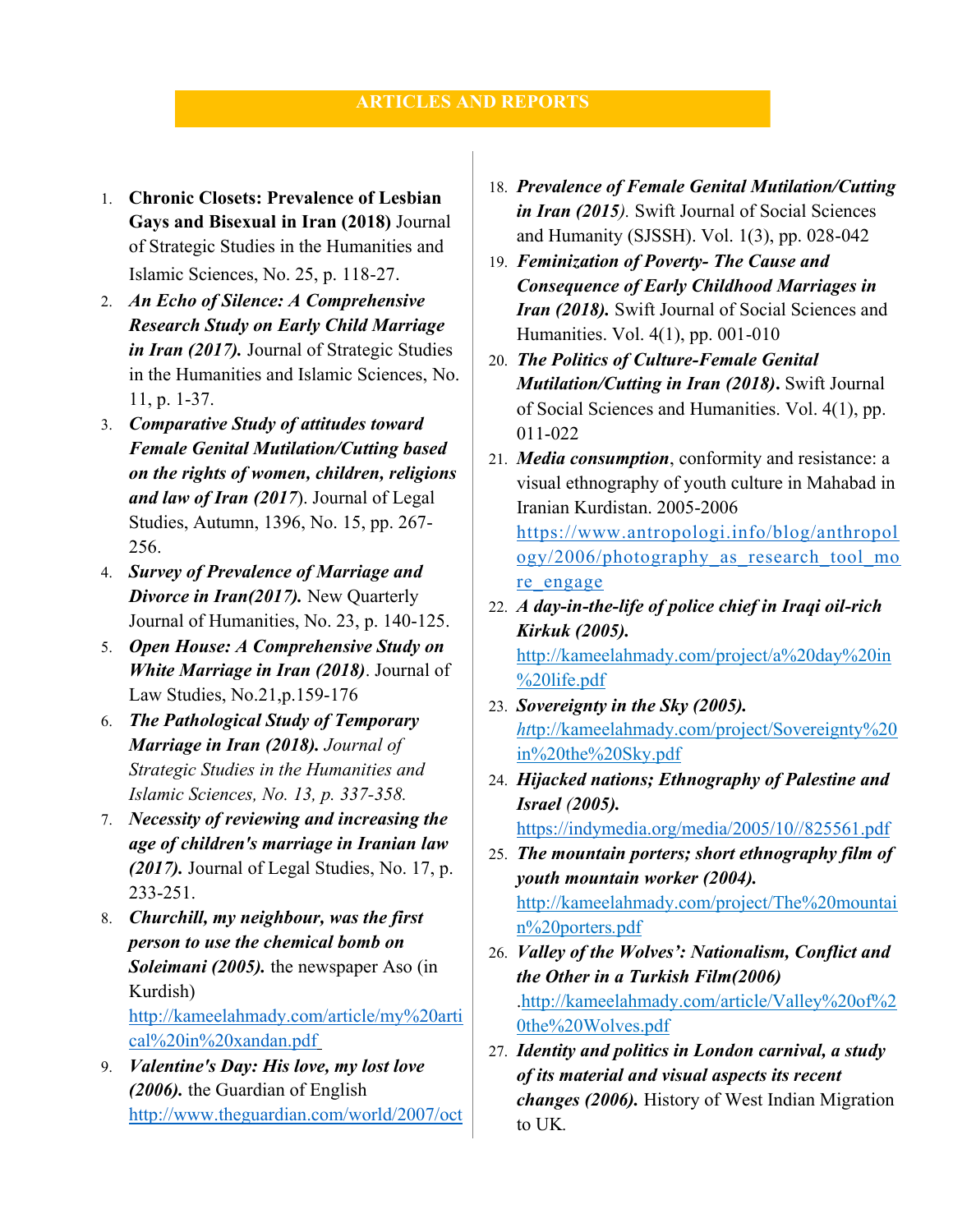/01/gender.lifeandhealth

- 10. *Freedom of Expression (2006)* In Kurdish http://kameelahmady.com/article/Komalbe%20kurdi.pdf
- 11. *Say No to Female Genital Mutilation/Cutting, and Say yes to the Prohibition.(2007)* http://kameelahmady.com/fa/wp content/uploads/2015/03/translate-Say.pdf
- 12. *Step by step with smugglers and guerrillas, the runaway lovers are looking for a new life (2007),* The Guardian of English http://www.theguardian.com/world/2007/oct /01/gender.lifeandhealth
- 13. *March 8, International Women's Day, Remembrance of Benaz (2008.)* http://kameelahmady.com/fa/wp content/uploads/2015/03/translate-March-International-Women.pdf
- 14. *The presence of homosexuality and transsexuals (trance) within the culture of Kurdî (2009).* Kurdish Media http://kameelahmady.com/fa/wp-= content/uploads/2015/03/translate-Obscured-existence-of-homosexuality-andtranssexuality-inside-Kurdish-culture.pdf
- 15. *Probabilistic injuries after the earthquake threatens children (2017).* Beautiful Esfahan newspaper http://kameelahmady.com/fa/%D9%85%D8 %B7%D8%A7%D9%84%D8%A8- %D8%B1%D9%88%D8%B/
- 16. *Creating a Logical Discourse instead of Panic "Sexual" in Iran (2017.)* Khorasan Razavi Newspaper http://razavi.news/fa/interview/29624/
- 17. *Analysis of Kurdistan Regional Referendum in an interview with Kameel Ahmady (2017).* Rowangha Magazine. http://kameelahmady.com/fa/wpcontent/upl oads/2018/07/

http://kameelahmady.com/article/Identity%20and %20politics%20in%20London.pd*f*

28. *Local politics and Muslim identity in Tower Hamlet (2006).* 

http://kameelahmady.com/article/Local%20politic %20and%20Muslim.pdf

- 29. *Film Review* 4th London Kurdish Film Festival http://hyelog.blogspot.com/2006/12/film-review-4th-london-kurdish-film.html
- 30. *Yezidi identity in the last century: Ethnic, national or religious? (2006).* The Globe No.43. http://kameelahmady.com/article/yezidi.pd*f*
- 31. *Remember Remember the Fifth of November? (2006).* http://kameelahmady.com/article/President%20Sad dam%20Hussien.pdf
- 32. *Visual ethnography of Pilgrimage, Life and Road in Kurdistan (2006). BBC* http://kameelahmady.com/article/Visual%20ethnog raphy2.pdf
- 33. *Turkey, Welcome to EU (2006).* https://archive.li/weFqK
- 34. *Anfal - The Kurdish Genocide (2006)* https://www.kurdipedia.org/files/relatedfiles/2014/ 86718/0001.PDF?ver=130339214815651451
- 35. *Cultural Heritage Projects; should be about learning together (2006).* http://kameelahmady.com/article/Cultural%20Herit age%20Projects.pdf
- 36. *Colours of Kurdistan' Fashion Show in Kurdistan (2006). eKurd*. https://ekurd.net/mismas/articles/misc2006/3/artkur distan30.htm
- 37. *So-called 'honour killings' are not a cultural phenomenon, but a crime against women, regardless of cultural background (2006).* http://kameelahmady.com/article/So-called.pdf
- 38. *A Kurdish Yazidi teenager was stoned to death(2007)eKurd* https://ekurd.net/mismas/articles/misc2007/4/kurdl ocal343.htm
- 39. *The Construction and Perception of*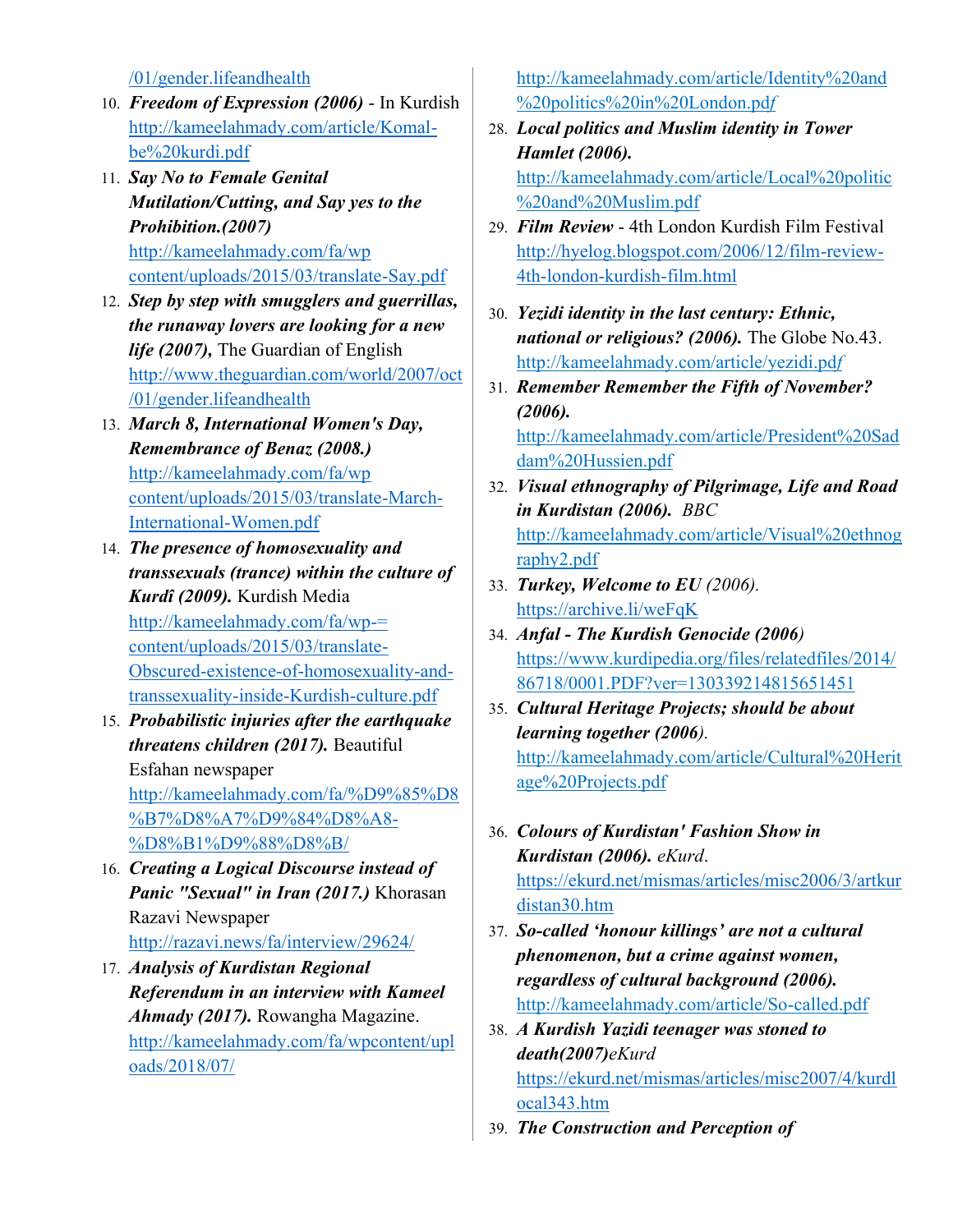*'Kurdishness' among Iranian Kurds in the wake of Kurdish advances in Iraqi Kurdistan(2006).* http://kameelahmady.com/article/The%20Construc tion%20and%20Perception.pdf

- 40. *A Time for the Kurds to Embrace Change(2006) eKurd*  https://ekurd.net/mismas/articles/misc2006/8/indep endentstate910.htm
- 41. *Visual ethnography of Pilgrimage, Life and Road in Kurdistan (2006). BBC* http://kameelahmady.com/project/Visual%20ethno graphy.pdf

## **SEMINARS AND WORKSHOPS - EXECUTIVE ACTIVITIES**

- 1. Organizer of Regional Workshops (South London and East Africa UN), Project Coordinator for the Oral History of Refugees (London Museum),
- 2. Teaching and Empowerment of Young Members in Lower Regions, Leader and Cultural Ambassador of Local Governments (Africa / Turkey / Kurdistan, Iraq),
- 3. Interface between local and state organizations, conducting audio and video interviews for the National Museum in Britain, UK (2004-2007).
- 4. Counsellor for Cultural Advisers, Ministry of Interior, Justice, UK, Scotland, Wales and Ireland. Counsellor for Cultural Advisors for Refugee Support and Cultural Reports on Cultural Problems of Immigration, Homicide and Family Violence (2006-2009).
- 5. Holding gender training, honour killing and forced marriages workshops at SOAS University, London, UK (2007-2008).
- 6. Co-founder and chair of the KSSO Research Group, the Kurdish Research Network (Iran / Turkey / Syria / Iraq) at SOAS University, London, UK (2007-2010).
- 7. Holding workshops and seminars on Justice and Transparency, Kent University and the London / Manchester / Cardiff Municipalities, UK (2009).
- 8. Cultural and Urban Advisor to the Mayor of Diyarbakir and GABB consisting of 15 mayors of east and south east Turkey in Turkey (2009-2011).
- 9. Training workshop and managing field projects at the Wadi NGO in Sulaimaniyeh, Iraqi Kurdistan, Iraq (2010).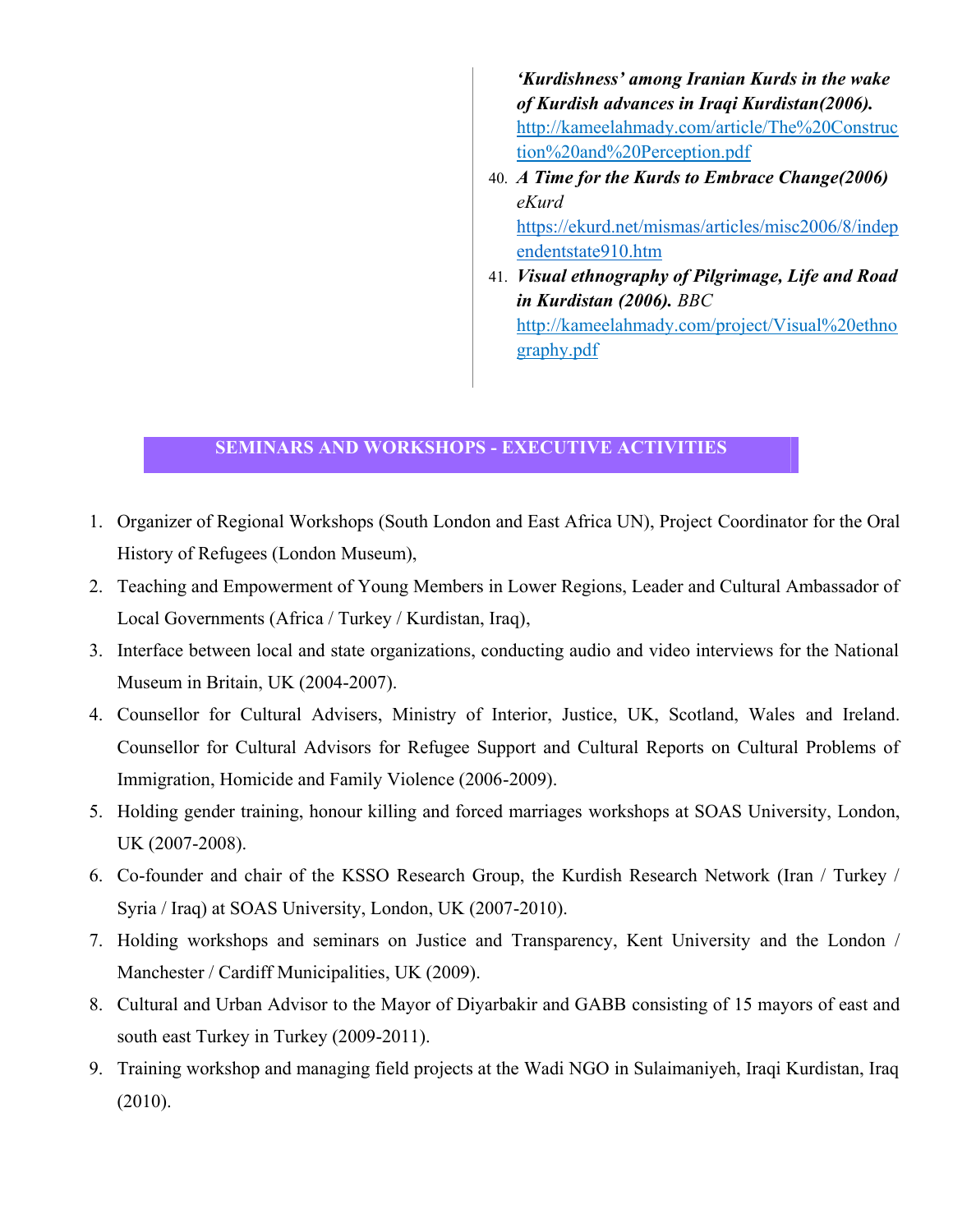- 10. Negotiations and meetings with local authorities and NGOs on awareness of FGM in Kurdistan province, Iran (2011).
- 11. UNFPA Joint Seminar on Domestic Violence and Child Harassment: Emphasizing FGM, University of Shiraz, Iran (2012).
- 12. Teaching and training on life skills and management courses, Netherlands, MDF Institute, Holland (2012).
- 13. Presenting a seminar and lecture on the degree of FGM in Iran, Faculty of Social Sciences, University of Tehran, Iran (2013).
- 14. Holding seminar and exchanging experiences on the subject of Sustainable Education, Development and Gender, Kenya, Africa (2013).
- 15. Workshop on FGM in the Middle East, in collaboration with the WADI Organization of the Kurdistan-Iraq and UNICEF, to establish a network for the elimination of FGM in the Middle East and Asia in Istanbul, Turkey (2013).
- 16. Presenting lectures on juvenile harm, University of Tehran, Iran (2014).
- 17. Seminar and lectures on the social harm among teenagers, University of Tehran, Iran (2014).
- 18. Seminar and workshop on the harmful traditions of the World Summit on FGM and early child Marriage, Kent University, UK (2014).
- 19. Launch of my book" In the Name of Tradition: A Comprehensive Research Study on Female Genital Mutilation/Cutting (FGM/C) in Iran" and related panel lecture with the presence of parliamentarians, judiciary, welfare and women's presidential administration at the National Library of Iran, Tehran, and followed by launch of English version of the book at the headquarters of the organization UN Nations on The Convention on the Elimination of all Forms of Discrimination Against Women (CEDAW), UN, Switzerland (2015).
- 20. Presenting lectures and seminars at the International Cairo University International Conference on FGM and Gender-Based Violence, Egypt (2015).
- 21. Holding a workshop on the extension of child rights and the fight against FGM, held by the United Nations Population Fund at the United Nations regional office, The Netherlands (2015)
- 22. Lobbying and negotiations related to abolishing ECM in seven provinces of Iran, obtaining a fatwa on banning early child marriage and preaching in Friday sermon with Iran's Sunni supreme leader Mavlavi Abdull Hamid (2016).
- 23. Presenting the latest report on FGM in Iran: The Changing Paradigms of FGM/C (Country Updated Report on FGM/C in Iran 2017)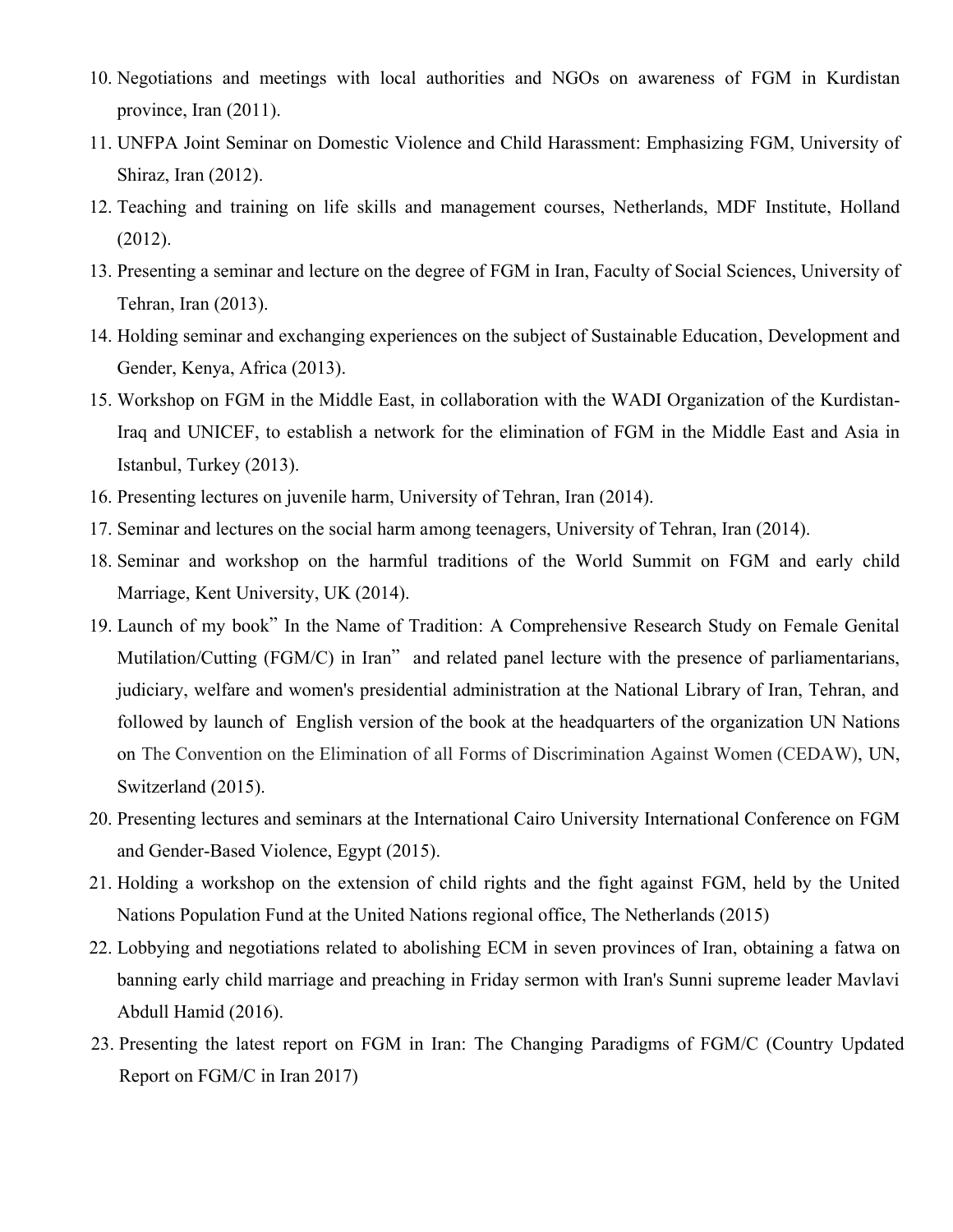- 24. Presenting at BAN FGM Conference held by No Peace without Justice Organization and the Ministry of Foreign Affairs, Rome, Italy, (2017).
- 25. Launching of and participation in a special panel on my book "*An Echo of Silence: A Comprehensive Research Study On Early Child Marriage (ECM) In Iran* with the presence of women's representatives of Prime Minister's Office on Women's Affairs, Women's and Children NGOs, Parliamentary MP, University of Social Welfare and Workers' Welfare, Welfare Organization and Vice Presidential Women Representative, National Library of Iran, and launching the English version of the same book at the University of Oxford, UK (2017).
- 26. Holding a meeting and presenting proposed religious fatwa and guidelines at the International Forum on the Approximation of Islamic Religions, Tehran, Iran (2017).
- 27. Workshop and coordinating on the findings of field research and policies of combating FGM in Iran, UNICEF, Tehran, Iran (2017).
- 28. Presenting at a conference by the Ministry of Health and Al-Azhar University, held in Egypt on FGM-ECM (Children's Marriage and Female mutilation) and Social Analysis (2016).
- 29. Workshops on raising awareness on ECM in the Isfahan / Mashhad / Tehran and Teaching Non-Governmental Communities: Green Soil, Dynamic Way and ... (2015-2016).
- 30. Holding meetings, lectures and training workshops on trauma in coping with ECM, FGM, TM and white marriage at the Tehran University of Health Sciences, Shahid Beheshti and Karaj Municipality (2016-2018).
- 31. Holding and presenting lectures / training workshops and counselling about trauma, family, life skills, organizational management for NGOs and research centres, universities in Tehran and cities Kerman-Kermanshah, Nagadeh, Payame Noor, Larestan University, Isfahan Welfare Prevention Unit, Green Way-Andisheh Pooya and Hemayar-Isfahan Jinghe-Mahabad, Art & Thought-Qeshm, Kal-Sanandaj (2017-2018).
- 32. Holding meetings, training workshops and talks with local and community leaders in the province (Khorasan Razavi, East Azarbaijan, Khuzestan, Sistan and Baluchestan, West Azarbaijan, Hormozgan and Isfahan) with the highest rates of child marriage, religious leaders, local and official authorities, Ministry of Health, Ministry Welfare, Tehran (2016-2017).
- 33. Presenting a seminar on trauma for awareness rising and reporting ECM, FGM, confidentiality in the Office of the Vice-President for Women and the Presidential Family (2017).
- 34. Presentation of Seminar and Speech at the Egyptian and North African Studies Group of the Middle East and Middle East Strategic Studies Institute (foreign office) in collaboration with the Student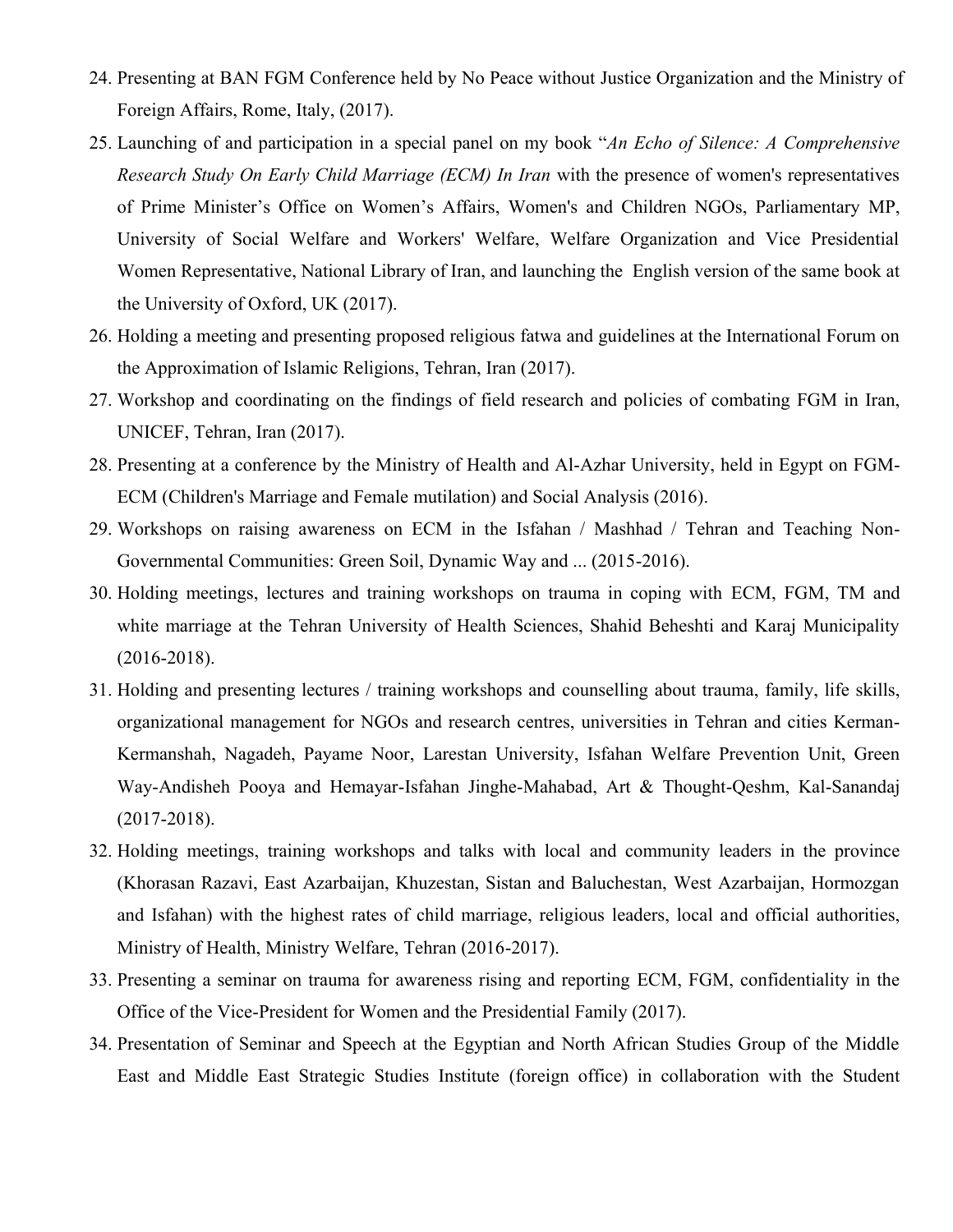Committee of the Iranian Political Science Association, entitled "The Situation of Women in the Middle East: A Comparative Study of Egypt and Afghanistan" (2017).

- 35. Workshop and seminar on the findings of field research for policies and strategies on ECM, UNICEF Centre, Tehran, Iran (2017)
- 36. Presentation at the seminar in the fourth national conference "Social and cultural research in Iranian society" on the subject of ECM and FGM with the cooperation of the Iranian Sociological Association and Allameh Tabatabai University of Tehran (2017).
- 37. Presenting lectures and seminars on the issue of early child marriage in Ahwaz Provincial Government and training of NGOs, Ahvaz, Iran (2017).
- 38. Speeches and suggestions on policies and raising awareness on ECM in the first Provincial Conference in Khorasan Razavi with the Association of Women's Lawyers Association (Sora) with the presence of Governor, Mashhad Representative, MPs, Presidential Women's Affairs Department, Civil Rights Institution, Legal Advisers of the Judiciary, Head of Mashhad University, Mashhad, Iran (2017).
- 39. Presenting lectures and lectures on violence against children in the educational system, Iranian Children's Rights Association, Tehran, (2017).
- 40. Presenting a seminar on the topic of early childhood marriage ECM and its global scope on Girl international Day, Oxford University, UK, (2017).
- 41. Presenting Seminars, advising on Strategies and Membership of the Chamber of Fractional Women's Parliament in the Islamic Consultative Assembly of the Islamic Republic of Iran on increasing the age of marriage of children in Iran (2017-2018).
- 42. Speech and workshop at the International Union for the Construction of Bridges on FGM International Conference "End FGM", Brussels, Belgium, FGM European Network Brussels, Belgium (2017).
- 43. Launching of my book "*A House on Water, A Comprehensive Research Study on Temporary Marriage (ECM) In Iran* and related panel lectures including parliamentarians, women's and children's affairs of Women's Presidential Affairs, held by the Children's Rights Association in Iran, Tehran (2018).
- 44. Presenting seminar and speech at the Conference of the National Women's Congress in Western Iran's Culture and Civilization on FGM and ECM in Kurdistan University (2018).
- 45. Presenting seminar and speech at the Conference of the National Women's Congress in Western Iran's Culture and Civilization on the subject of FGM and ECM in Kurdistan University (2018).
- 46. Presenting seminar and lecture at an international conference on trauma with emphasis on ECM and FGM 2nd International Expert Meeting on Female Genital Mutilation - in Montreal, Canada. May (2018).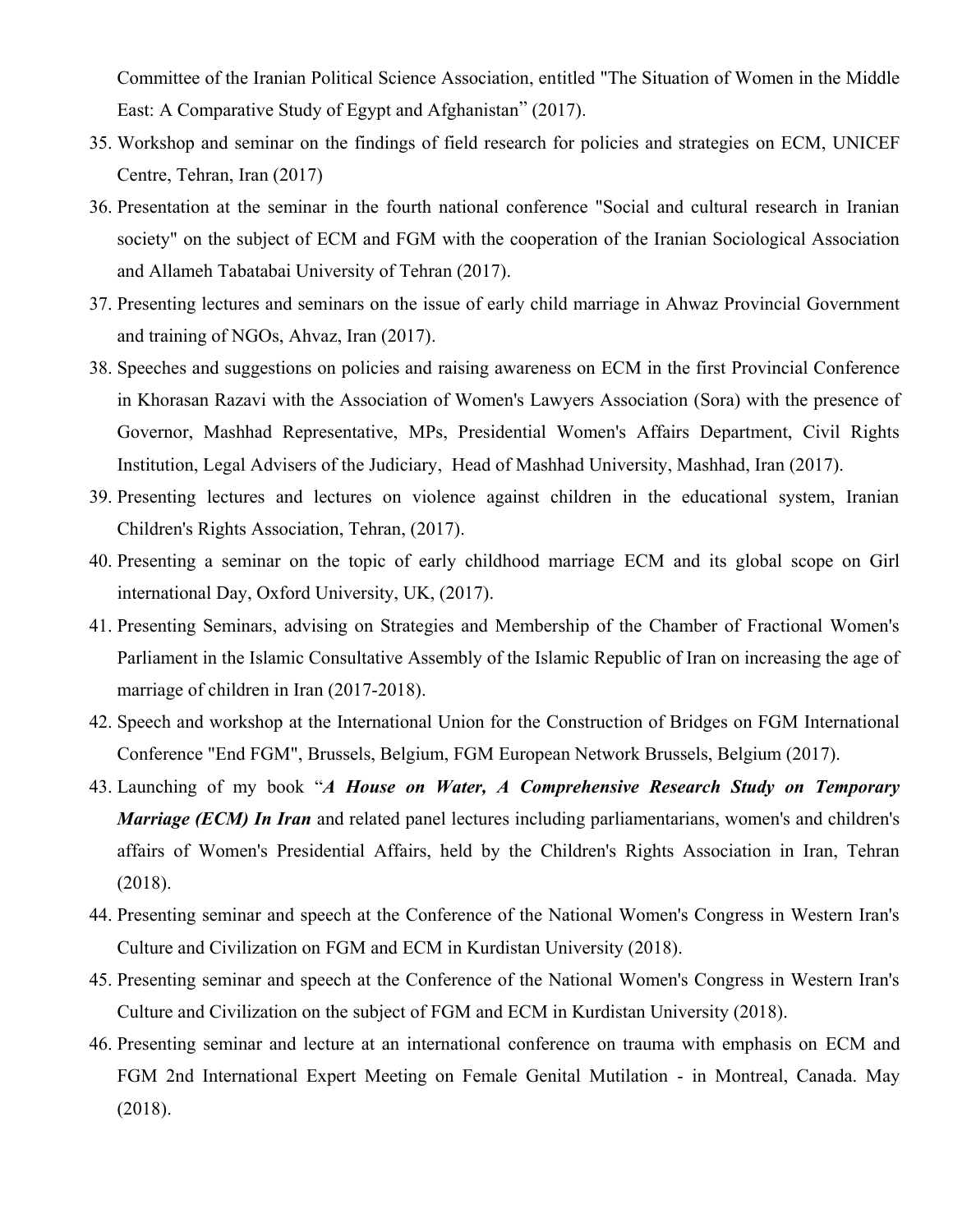- 47. Launching of my book *A House with the Open Door, A Comprehensive Research Study On white Marriage (cohabitation) In Iran* in the form of a panel including representatives of the MP from Women's Parliament division and a lawyer's advisor to the women's presidency office, held in the Association for the Protection of Children's Rights in Iran, Tehran (2018).
- 48. Member of the Scientific Committee and Judge of the Children's Congress and Social Policy. Childhood & Development, Social Policy - Association for the Protection of Children's Rights in Iran, Tehran (2018).

# **DOCUMENTARY, FILM AND VISUAL ETHNOGRAPHY**

- 1. *Ethnography Pictures* of a trips to the four corners of the globe (Europe-America / Latin America-Asia / Asia-Pacific and Middle East): http://kameelahmady.com/fa/gallery
- 2. The first documentary film on FGM in Iran: rural areas in the provinces of West Azerbaijan, Kurdistan, Kermanshah and Hormozgan, the tradition of FGM continues to prevail. For the first time, extensive research in the country, in the form of a book, was carried out between 2005 and 2014 in order to prove the existence of this pattern and analyze the causes and origins of the phenomenon. https://www.aparat.com/v/2OyLi
- 3. The research film "*In the Name of Tradition*", the first documentary on female genital mutilation in Iran aired at the BBC, with interview (2016):http://www.bbc.com/persian/tvand-radio-38850314 & http://www.bbc.com/persian/arts-38850315
- 4. Advise and set up the first (*One out of a thousand*) video clip on early child marriage and female genital mutilation FGM (2016). https://www.youtube.com/watch?v=AjT2sOWiirU&feature=youtu.be
- 5. Short film of anthropology *"Poverty and Bread"* From the life of Kulber on the borders between Iran and Iraqi Kurdistan (2006): http://kameelahmady.com/project/The%20mountain%20porters.pdf
- 6. Short documentary film*: Freedom on the Sky*, addressing the control and restriction of free media in Europe (2005): http://kameelahmady.com/project/Sovereignty%20in%20the%20Sky.pdf
- 7. *Ethnographic and ethnographic reports from Iran* (2005); BBC. https://ekurd.net/mismas/articles/misc2006/8/independentstate937.htm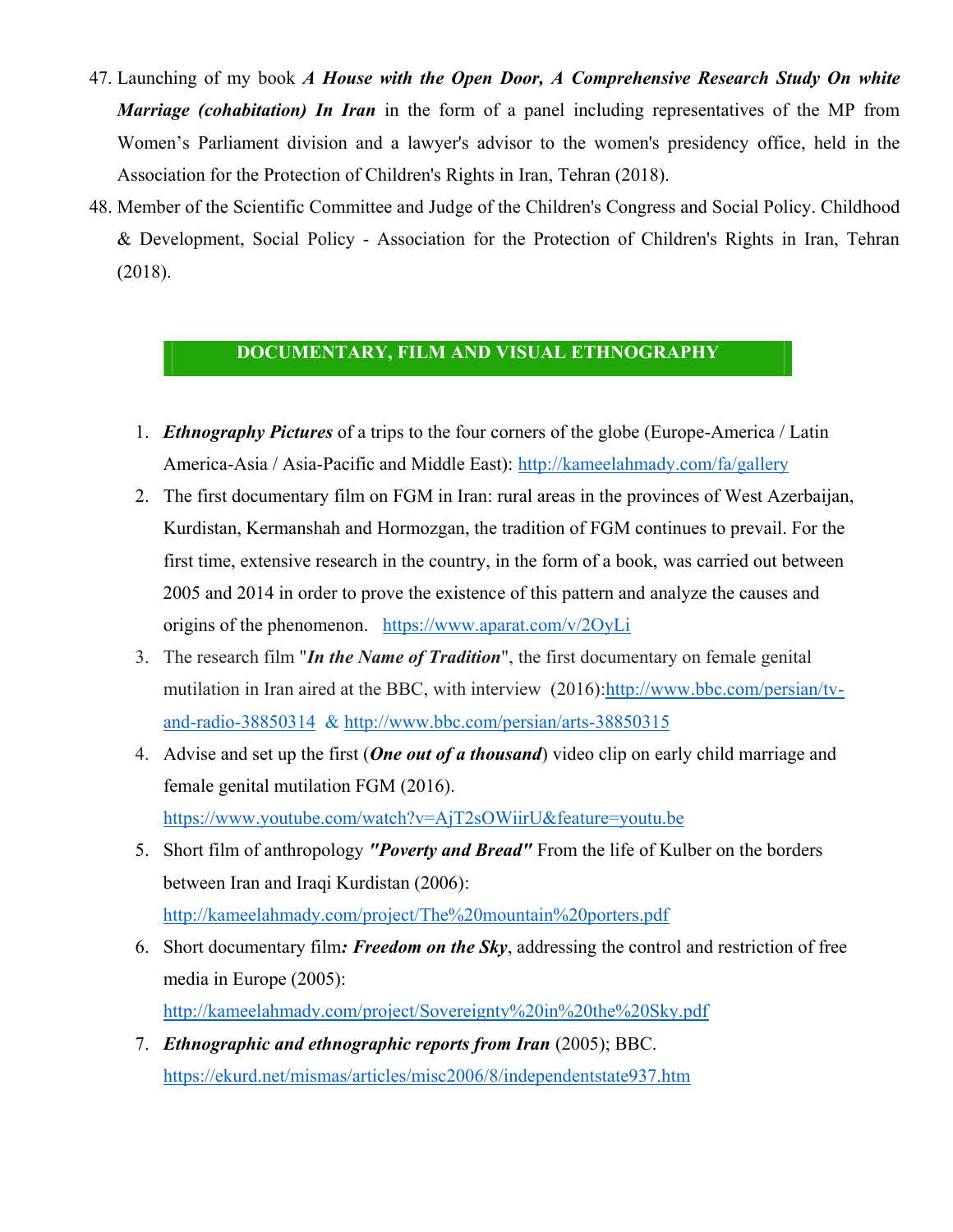- 8. Ethnographic pictorial "*Road Life*" A Road Trip to Iran (2005); BBC.http://www.bbc.co.uk/persian/interactivity/yourphotos/story/20 06/08/060817\_ahmadi4.shtml
- 9. Ethnographic Picture "*Pilgrims*" Report on Pilgrimage in Iranian Kurdistan "(2005); BBC. http://www.bbc.com/persian/interactivity/yourphotos/story/2006/08/060816\_h\_ahmadi3.shtml
- 10. Ethnographic Picture "*Tehran Taxi Engine*" (2005); BBC http://www.bbc.co.uk/persian/interactivity/yourphotos/story/2006/08/060814\_agahmadi.shtml
- 11. Ethnographic pictorial "*One day with a family of Kurdish nomads in Mahabad*" (2005). BBC;http://www.bbc.com/persian/interactivity/yourphotos/story/2006/08/060816\_h\_ahmadi2. shtml

# **REFLECTIONS ON RESEARCH AND INTERVIEWS IN THE MEDIA AND THE PRESS**

- 1. *Reuters* (2015). Anthropologist reveals FGM practised in western, southern Iran. https://www.reuters.com/article/us-iran-fgm-idUSKBN0P60OF20150626
- 2. *The Guardian* (2015). Female genital mutilation practised in Iran, study reveals. https://www.theguardian.com/world/2015/jun/04/female-genital-mutilation-iran-fgm
- 3. *News Week* (2015). FEMALE GENITAL MUTILATION PERFORMED IN IRAN.https://www.newsweek.com/fgmfgcfemale-genital-mutilationiranreportwhoafrica-604030
- 4. *Volkskrant* **(**2015). Unicef onderschat ernst besnijdenis in Iran https://www.volkskrant.nl/nieuwsachtergrond/unicef-onderschat-ernst-besnijdenis-in-iran~b373b356/
- 5. **Rudaw** (2015). Study reveals shocking FGM prevalence in Iran. http://www.rudaw.net/english/middleeast/iran/030720152
- 6. *Termometro Politico* (2015). Iran: il segreto delle mutilazioni femminili https://www.termometropolitico.it/1176931\_iran-il-segreto-delle-mutilazioni-femminili.html
- 7. *Weekly Standard* (2015). Confronting FGM in Iran and Iraqi Kurdistan: https://www.weeklystandard.com/stephen-schwartz-and-irfan-al-alawi/confronting-fgm-iniran-and-iraqi-kurdistan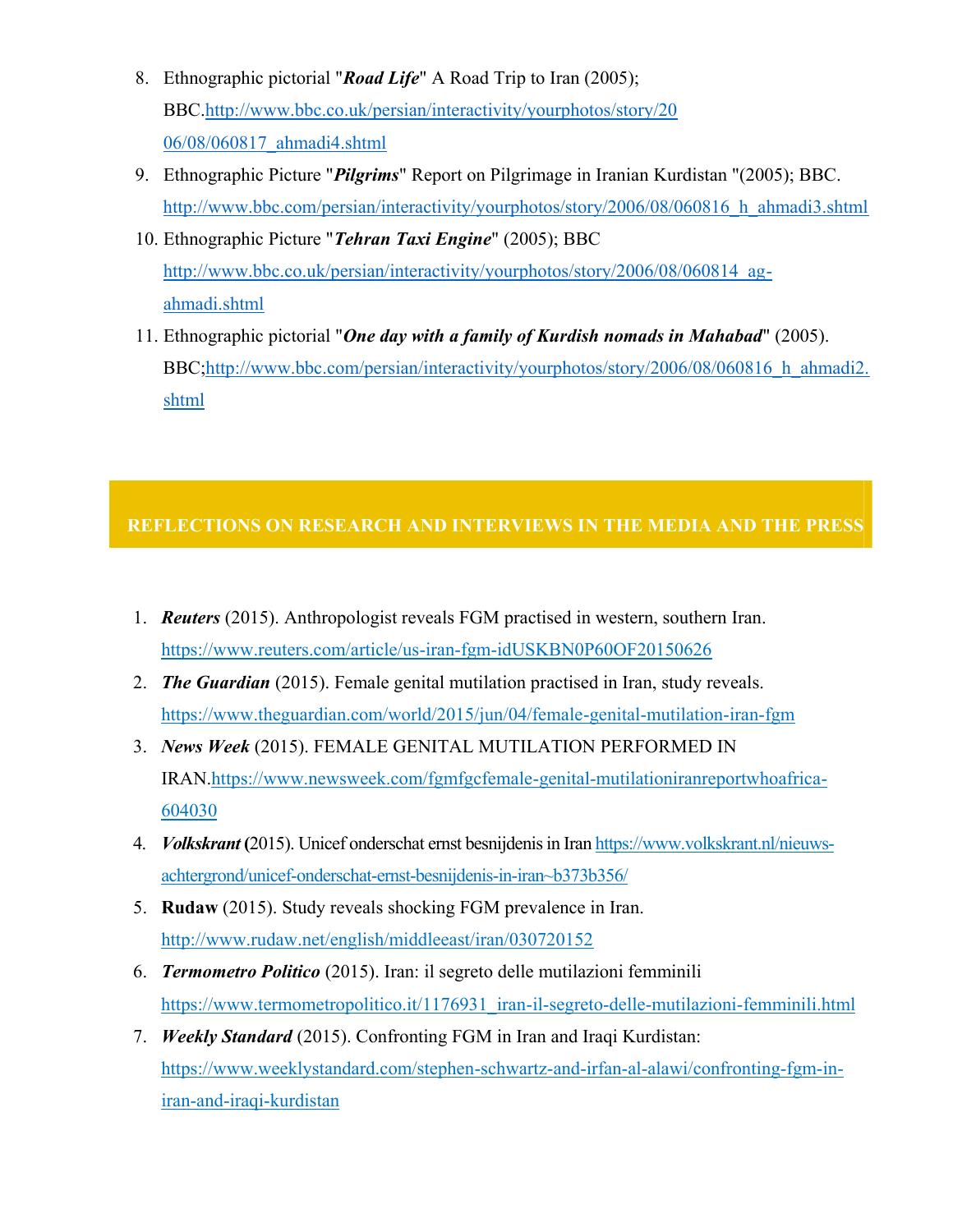- 8. *Stop FGM Mideast*(2015). Film review: "In the name of tradition" –FGM in Iran: http://www.stopfgmmideast.org/film-review-in-the-name-of-tradition-fgm-in-iran*/*
- 9. *Volkskrant* (2016). Vrouwenbesnijdenis, een traditie die moet stoppen https://www.oneworld.nl/mensenrechten/vrouwenbesnijdenis-een-traditie-die-moet-stoppen/
- 10. *Uncut Voice* (2016): FGM where you wouldn't expect to find it –in IRAN https://uncutvoices.wordpress.com/fgm-where-you-wouldnt-expect-to-find-it-in-iran-for-zero-tolerance-day/
- 11. *DW* **(**2017**).** Iranian women defiant against compulsory hijab https://www.dw.com/en/iranianwomen-defiant-against-compulsory-hijab/a-42465236
- 12. *Uncut Voices*(2018) CONGRATULATIONS to our author Kameel Ahmady & IRIN, new member of the IAC https://uncutvoices.wordpress.com/2018/06/17/congratulations-to-ourauthor-kameel-ahmady-irin-new-member-of-the-iac/
- 13. *TV interview with Roj Channel* (2006) Roj in Brussels-Belgium (Kurdish). Analysis of the book by Dr. John Chalenko: "Images from Endgame: Iran through a Russian Lens, 1901-1914", about the life and actions of Alexandra Ays in Kurdistan, Mahbayr district in Mahabad. https://www.youtube.com/watch?v=k79\_Yse3bfM&feature=share
- 14. *Khabaronline (2016).* Circumcision of girls under the ceiling of ignorance / female selfblaming are female sexual misconduct*.* https://www.khabaronline.ir/detail/507411/society/social-damag*e*
- 15. *Iran khabar* (2015). Feminization of women in the name of tradition; Female circumcision, from Africa to Hormozgan, Iran 6.http://www.irankhabar.ir/fa/doc/report/55843/
- 16. *Guardian Newspaper Interview in Persian (2014):* Sexual mutilation of girls and women in Iran. https://ir.voanews.com/a/fgm-iran-sunnis/2809266.html
- 17. *IBNA* (2016). Ahmadi: Data on the marriage of children in Iran is very small. http://www.ibna.ir/fa/doc/report/241141/
- 18. *Interview with Rudaw TV channel* (2016) about female genital mutilation in Kurdish Iran and Iraq (in Kurdish) https://www.youtube.com/watch?v=LG3Ledxa-aE
- 19. *Khabaronline* (2016). baby-bride, bridegroom children, divorced / research teens about marriage of children / Khorasan at the top, Isfahan. https://www.khabaronline.ir/detail/588758/society/social-damage
- 20. *Otaghe Khabar* (2016). World Fighting Women's Fighting Day: 200 million women have been sacrificed worldwide**.** https://www.manoto.news/news/k9j-vx/news21002
- 21. *Azad Islamic University Agency: Ana* (2016). Results of the first comprehensive research on early marriage: marriage in childhood; divorce in adolescence; http://www.ana.ir/news/148493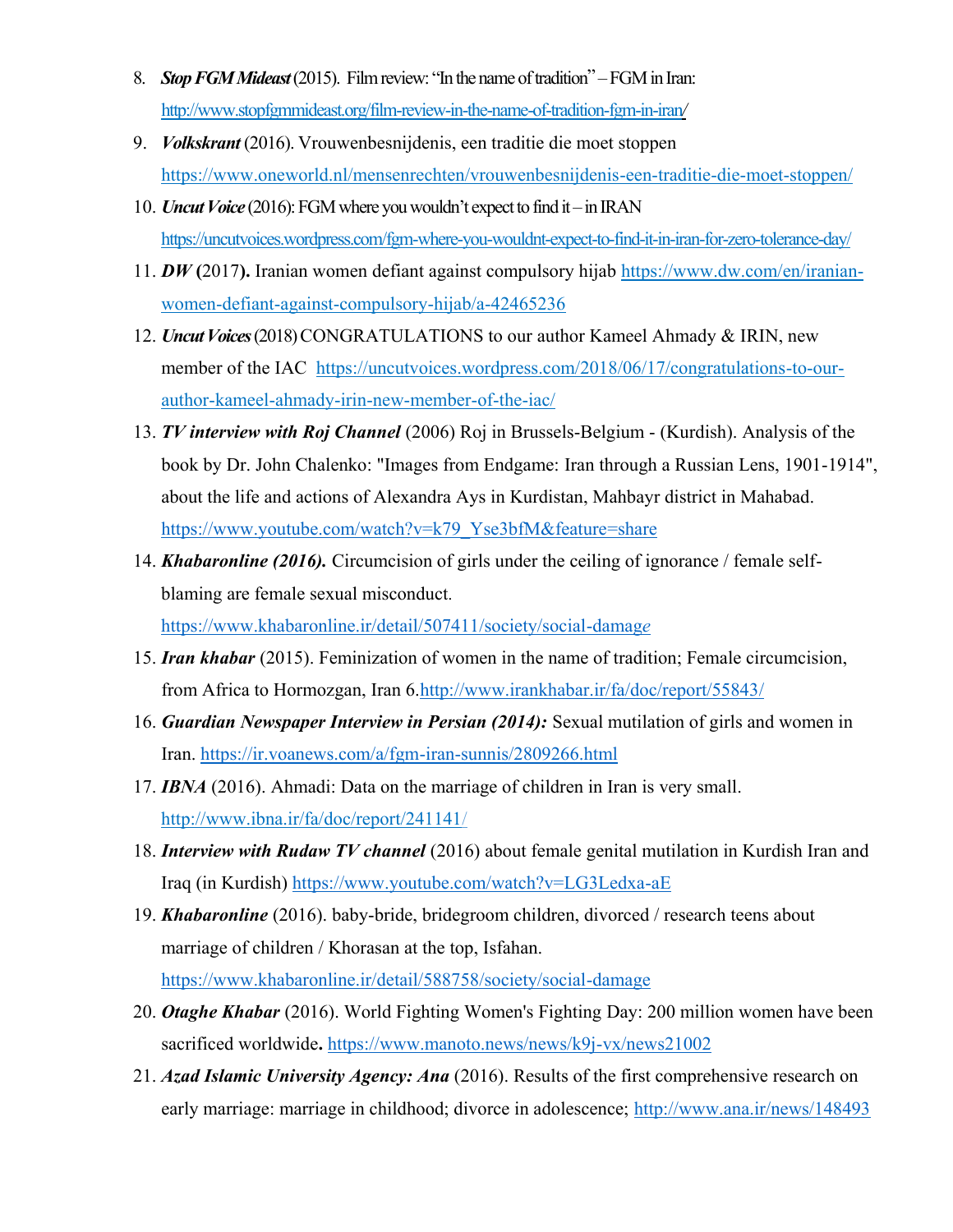- 22. *Hard talk. Interview with BBC* (2016). Personality interview about Kameel Ahmady life, goals, and style with emphasis on his academic focus and research such as: FGM ECM in Iran. Reasons for its occurrence and its outcomes*.* https://www.aparat.com/v/QYUdj https://www.youtube.com/watch?v=5pAbZqNN5z8&feature=youtu.be
- 23. *Ensaf News* (2017) A Study of the Causes of Female genital mutilation FGM in an interview with Kameel Ahmady, the author of the book "in the name of tradition" http://www.ensafnews.com/100647/
- 24. *Book News Agency: IBNA* (2017). The opinion of religious leaders will reduce the number of children's marriages http://www.ibna.ir/fa/doc/report/250983
- 25. *Radio Farda* (2016). Baby bride https://www.radiofarda.com/a/f3-kids-marriageiran/28046100.html
- 26. *IRNA* (2017). Childish childhood, childish aspirations in the adult world**.** http://www.irna.ir/rkhorasan/fa/News/82712304
- 27. *Farsnews. khorasanrazavi* (2017). Children are the most vulnerable members of the community / Children's and adolescents' protection bill is not implemented / mortality is 4 to 5 times that of girls who are getting married at an early age. http://razavi.farsnews.com/news/13960423000180
- 28. *Interview Kameel Ahmady at Live TV Channel Eighth Milan* (2017). Childhood Marriage https://www.aparat.com/v/GhTo1
- 29. *BBC Persian* (2017). '24%' of marriages in Iran is teenage marriage. http://www.bbc.com/persian/iran-43243042
- 30. **khabaronline** (2017). One million Baby bride in Iran and the phenomenon of temporary marriage**.** https://www.khabaronline.ir/detail/758604/society/social-damage
- 31. *Tabnak (2017).* What is the biggest reason for the trend of temporary marriage? http://www.tabnak.ir/fa/news/778902
- 32. *Hamshahri* (2017). Small women who say goodbye to school. http://newspaper.hamshahri.org/id/8267
- 33. **Reporting (2017)**  Children's Marriages A TV report from the opening ceremony of the Book An Echo of Silence: A Comprehensive Research Study on Early Child Marriage in Iran. **.**https://www.manototv.com/videos/2012676/vid12245
- 34. *Baharnews* (2017). Early childhood marriage; home on the water. http://www.baharnews.ir/news/144747/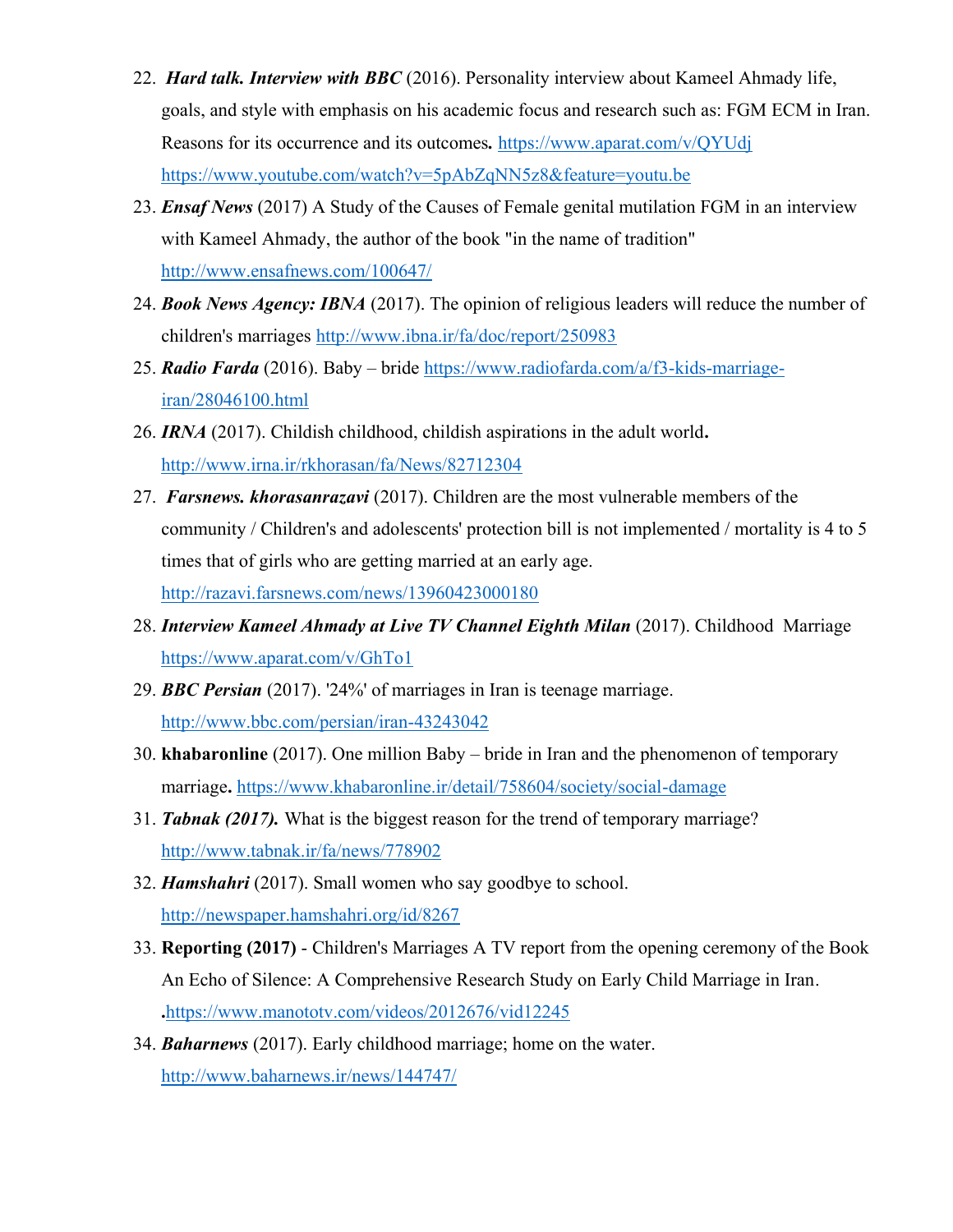- 35. *Interview Kameel Ahmady Live TV Channel Eighth* **Milan** (2017). White marriage https://www.aparat.com/v/IUGws
- 36. *Views* (2017) Early marriage; Couples who go to bed in their childhood. https://www.radiofarda.com/a/b1-viewpoints-early-child-marriage/29252340.html
- 37. *Deutsche Welle DW* (2017). White-legged white marriage alternative to traditional marriage? https://www.dw.com/fa-ir
- 38. *Another voice* (2017). Reduction of female circumcision and government responsibility.https://www.radiofarda.com/a/f3-women-circumcision-decrease/28294956.html
- 39. *Interview with Iran International TV* (2017) on the fringe of the Traumatic Conference, London, UK. https://www.youtube.com/watch?reload=9&v=XsYTlDi36Oo&feature=share
- 40. *Persian Deutsche Welle* DW (2018). "In order to eat your daughter's food, circumcise her!" https://www.dw.com/fa-ir/
- 41. *Persian Deutsche Welle DW* (2018) White marriage: changing lifestyle in Iran or social harm? https://p.dw.com/p/33gAw
- 42. *Hamshahrionline* (2018). A report on the state of marriage in Iran, the life of white marriage is one to three years. http://www.hamshahrionline.ir/details/413656
- 43. *ISNA* (2018). Life of "white marriage" and statistics about it. https://www.isna.ir/news/97052312210
- 44. *Razavi News Agency* (2018). The economic and social problems of the key actors in white marriage / men to escape the commitment and women seeking to facilitate formal marriage!
- 45. *Jamaran* (2018). How long does white marriage last in Iran, and what kind of groups is prevalent? https://www.jamaran.ir/%D8%A8%D8%AE%D8%B4- %D8%A8%D8%A7%D8%B2%D9%86%D8%B4%D8%B1-59/989054
- 46. *Ferraro News Agency* (2018). Everything about white marriage in Iran. https://fararu.com/fa/news/370761
- 47. *Slogan Year of the Year* (2018). Forgotten baby in white wedding dress. http://shoaresal.ir/fa/news/152302/
- 48. *Razavi News Agency* (2018). The secular religion and the tendency towards secular life are the main characteristics of the couple's companionship. http://razavi.news/fa/interview/32463
- 49. *Beautiful Esfahan News Agency* (2018). The fine film festival is far beyond the film's show and competition.

http://www.isfahanziba.ir/content/%D8%AC%D8%B4%D9%86%D9%88%D8%A7%D8%B1 %D9%87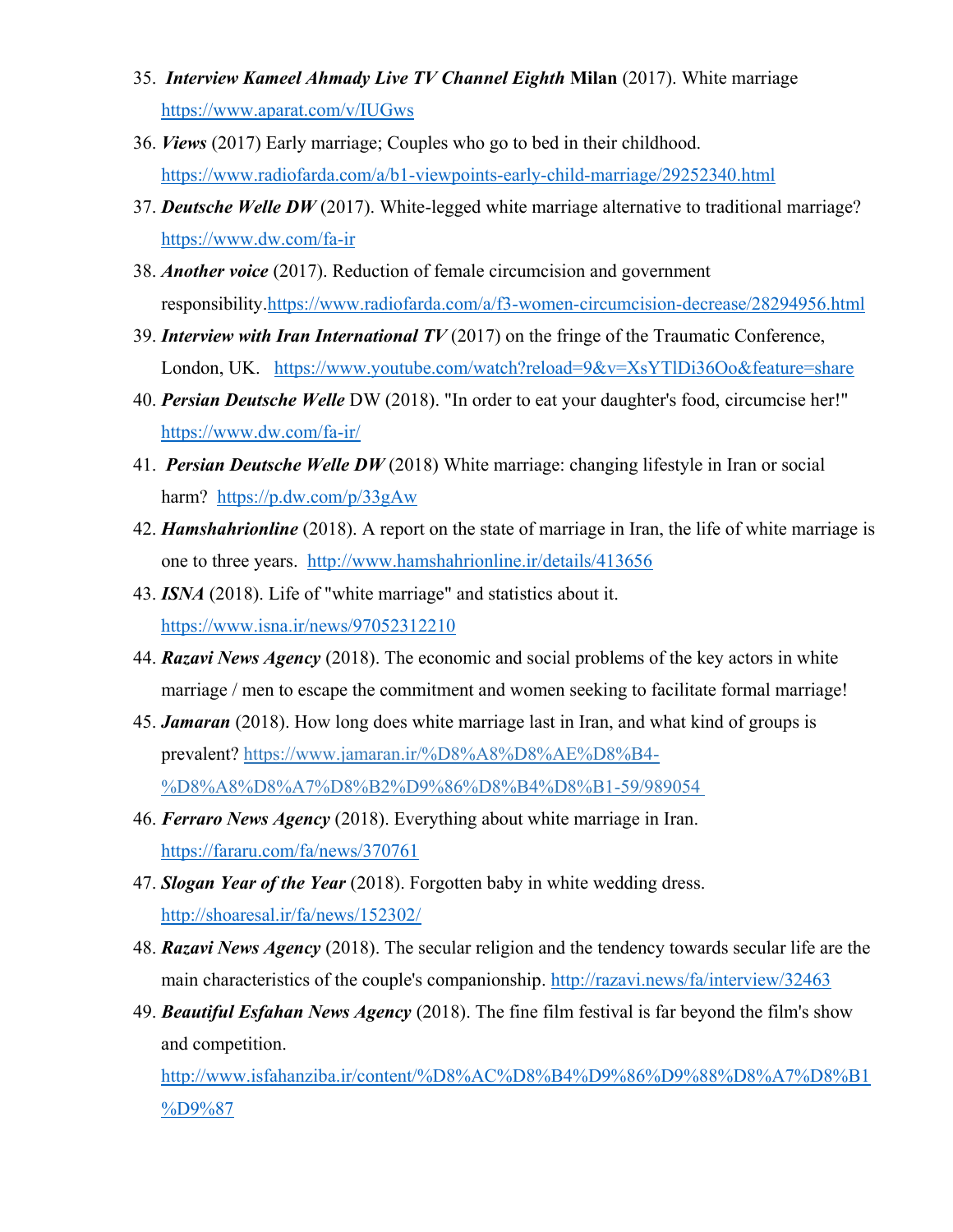# **AWARDS AND HONORS**

- 1. *The prize of Best Ethnography research at the Museum of Hackney in London* by the British Museum for collecting narratives and works, the construction of the Anthropology of Migrant Culture (2005- 2006) http://www.culture24.org.uk/history-and-heritage/art28477
- 2. *Award from the Mayor of Diyarbakir*, the Kurdish Institute and the University of Dejleh for the best ethnographic study and tourism book of the year "Another look at the East and South East of Turkey" (2009) http://kameelahmady.com/another-look-in-turkey-s-kurdistan/
- 3. *Awarded a Bachelor of Science degree from the International Organization of Uganda, the United States and Britain* by the FGM / C Deportation Program for Iran (2013). http://www.refugeelegalaidinformation.org/iran-fgm
- 4. *The winner of IKWRO* Organization award at *the London Law University* for Research and Educational Activities in early Children's Marriage, Violence and Homeland Mortality in Europ and Middle East (2017) http://www.basnews.com/index.php/fa/news/kurdistan/336110& http://ikwro.org.uk/2017/03/delighted-announce-nominees/#more-2918
- 5. *Awarded full membership and advisory status at the Inter-African Committee (IAC)* based in Kina and Burkina Faso (2017). https://uncutvoices.wordpress.com/2018/06/17/congratulations-to-our-authorkameel-ahmady-irin-new-member-of-the-iac/
- 6. *Candidate of the World Women's Award in Literature by the World Peace Foundation* (2018): *Global Woman (October 2018) Award in the literary*- Global Woman P.E.A.C.E. Foundation ,Washington D.C. USA. http://globalwomanpeacefoundation.org/2018/05/22/global-woman-p-e-a-c-e-foundation-launches-2018-walk-to-end-fgm/